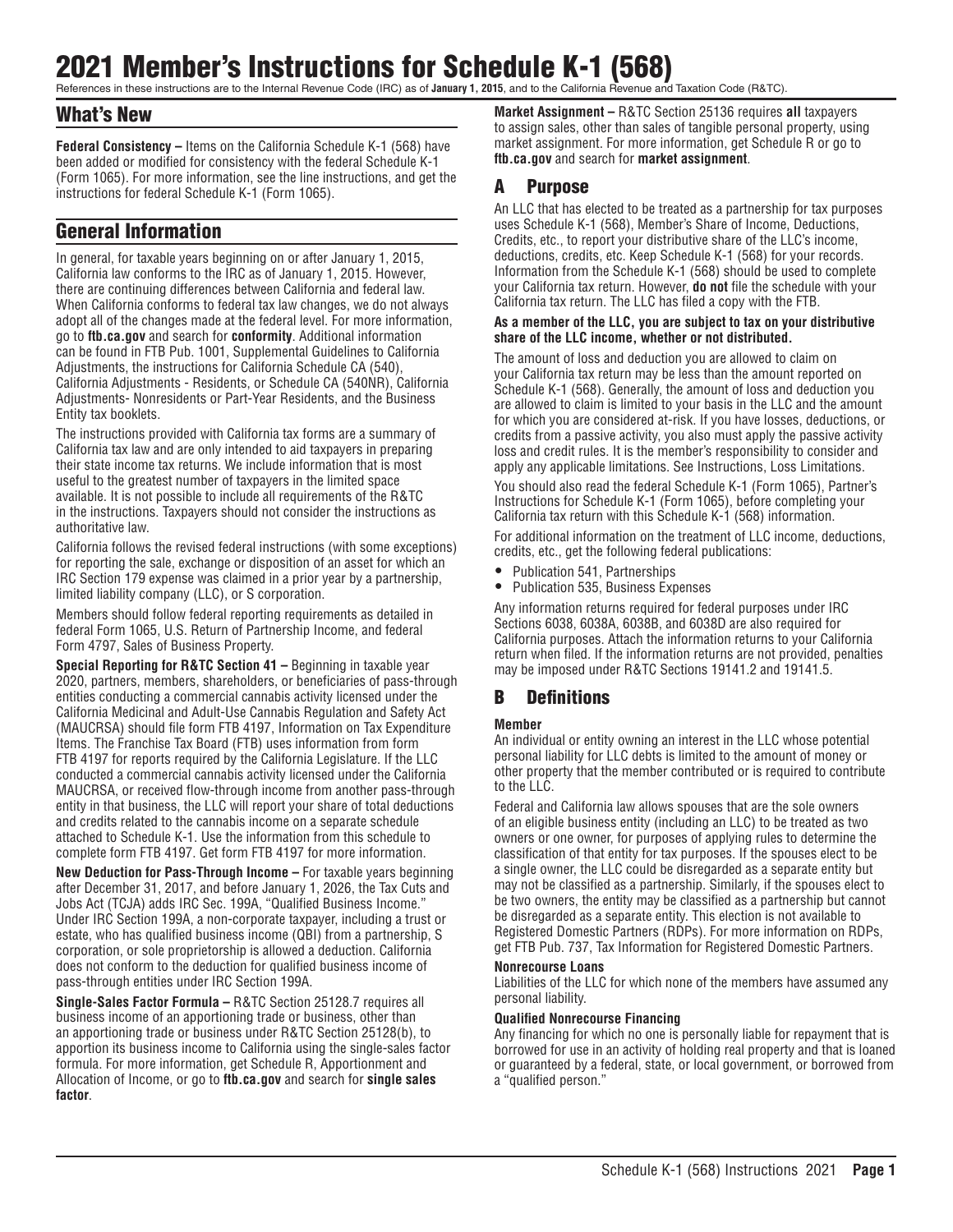#### **California Business Situs**

The place at which intangible personal property is employed as capital in California, or the possession and control of the property is localized in connection with a business in California so that its substantial use and value attach to and become an asset of the business in California.

#### **Apportionment**

The process by which business income from a trade or business is conducted in two or more states (an apportioning trade or business) is divided between taxing jurisdictions. Get Schedule R for more information.

#### **Unitary**

A method of taxation by which all of the activities comprising a single trade or business are viewed as a single unit, regardless of whether those activities are conducted by divisions of a single entity or by commonly owned or controlled entities. For more information about unitary business principles, get FTB Pub. 1061, Guidelines for Corporations Filing a Combined Report.

#### **Election**

The ability to choose a particular accounting method for tax reporting purposes. Generally, the LLC decides how to compute taxable income from its operations. For example, it chooses the accounting method and depreciation methods it will use.

However, certain elections are made separately on your California tax return and not by the LLC. This election is made under IRC Section 617 (deduction and recapture of certain mining exploration expenditures, paid or incurred).

# C Reporting Information from Columns (d) and (e)

If the LLC derives income from activities conducted both within and outside California, the LLC is an apportioning LLC. All LLCs (apportioning and nonapportioning) should complete columns (c) and (d). Apportioning LLCs must also complete column (e). The apportioning LLC will determine which items of income constitute business or nonbusiness income and will use Schedule R to determine the LLC income from California sources. The LLC business income apportioned to California are entered in column (e). LLC nonbusiness income from real and tangible property will also be entered in column (e). Nonbusiness intangibles are sourced or allocated at the member level and must be entered on Table 1 instead. For more information, see General Information D, Nonbusiness Income, and General Information E, Unitary Members. Resident members will use only the information in column (c) and column (d) to report their share of the LLC's income or loss.

Nonresident, corporate, and other entity members must report their distributive share of income, loss or credits apportioned or allocated to California as indicated on Schedule K-1 (568), column (e). Special rules apply if a member and the LLC are engaged in a unitary business. See Cal. Code Regs., tit. 18 sections 17951-4 and 25137-1 for more information. Also see General Information E, Unitary Members.

Residents, part-year residents, and some nonresidents may qualify for a credit for taxes paid to other states on income that is apportioned or allocated to a state other than California. For more information, get California Schedule S, Other State Tax Credit.

Nonapportioning LLCs do not need to fill out column (e) on Schedule K-1 (568) if the member is a resident and the "Yes" box is checked on Question H. However, the final determination of residency is made at the member level. If the LLC is uncertain as to the residency status of the member, it should fill out column (e) for that member.

#### **Inconsistent Treatment of Items**

Generally, members must report tax items shown on their Schedule K-1s and any attached schedules the same way the LLC treated the items on its tax return. If the treatment on a member's original or amended tax return is inconsistent with the LLC's treatment, or if the LLC has not filed a tax return, the member must attach a statement with its original or amended tax return to identify and explain any inconsistency or to note that a LLC tax return has not been filed. If a member is required to

attach this statement but fails to do so, the member may be subject to an accuracy related penalty.

# D Nonbusiness Income

The determination of whether LLC income is business income or nonbusiness income is made at the LLC level. Nonbusiness income from real or tangible personal property located in California, such as rents, royalties, gains, or losses is California source income (Cal. Code Regs., tit. 18 section 17951-3 and R&TC Sections 23040, 25124, and 25125). This information should be included on the appropriate line of column (e), as well as in Table 2, Part B, if the LLC believes it is unitary with the member or if the LLC is uncertain whether it is unitary with the member. Non-unitary members should ignore the information in Table 2 and use column (e).

If the LLC has income from nonbusiness intangibles, the source of that nonbusiness intangible income will be determined at the member level. In most cases, income from nonbusiness intangible property is sourced at the residence or commercial domicile of the member. If the member is an individual, estate, trust, pass-through entity owned by an individual, or income from nonbusiness intangibles will have a California source if the intangible has acquired a California business situs. For example, a nonresident pledges stocks, bonds, or other intangible personal property in California. This pledge is security for the payment of debt, taxes, or other liabilities incurred for a business in this state. The pledged property will acquire a business situs in California. Another example is a nonresident who maintains an office and bank account in California for the business activities in this state. The bank account will acquire a business situs in California. See Cal. Code Regs., tit. 18 section 17951-2 and R&TC Section 17952. If the intangible income is determined to have a business situs by the LLC, the intangible income will be included in column (e).

If the member is a corporation or another business entity owned by a corporation Cal. Code Regs., tit. 18 section 25137-1 requires that nonbusiness income from intangibles be allocated in accordance with the rules of R&TC Sections 25125 to 25127.

Because the source of intangible nonbusiness income is dependent upon the status of the individual member, that income is not included in column (e) and is entered only in Table 1. The member must determine the source of such income by applying the rules described above.

# E Unitary Members

The rules discussed below apply to corporations, individuals, and other entities that conduct a trade or business that is unitary with the LLC's trade or business (see Cal. Code Regs., tit. 18 section 17951-4, incorporating the provisions of R&TC Section 25137 and regulations thereunder).

Unitary members cannot use the California source information reflected in column (e). Such members must use the information in Tables 1 and 2 as described in the instructions that follow, and in the Line Instructions.

The member's distributive share of LLC items is determined by applying the rules in R&TC Sections 17851 through 17858. The determination of the portion of the distributive share of business and nonbusiness income that has its source in California or that is includible in the member's business income subject to apportionment is made in accordance with Cal. Code Regs., tit. 18 section 25137-1 if the member, or the LLC, or both, have income from sources within and outside this state. The member, in computing net income for its tax accounting period, must include its distributive share of LLC items referred to above for any LLC taxable year ending within or with the member's tax accounting period.

# Distributive Items of Business Income

# **Apportionment of Business Income – Unitary Business**

If the LLC's activities and the member's activities constitute a unitary business under established standards (other than ownership requirements), the combined business income of this single trade or business apportioned to California is determined by combining the member's distributive share of the LLC's apportionment factors with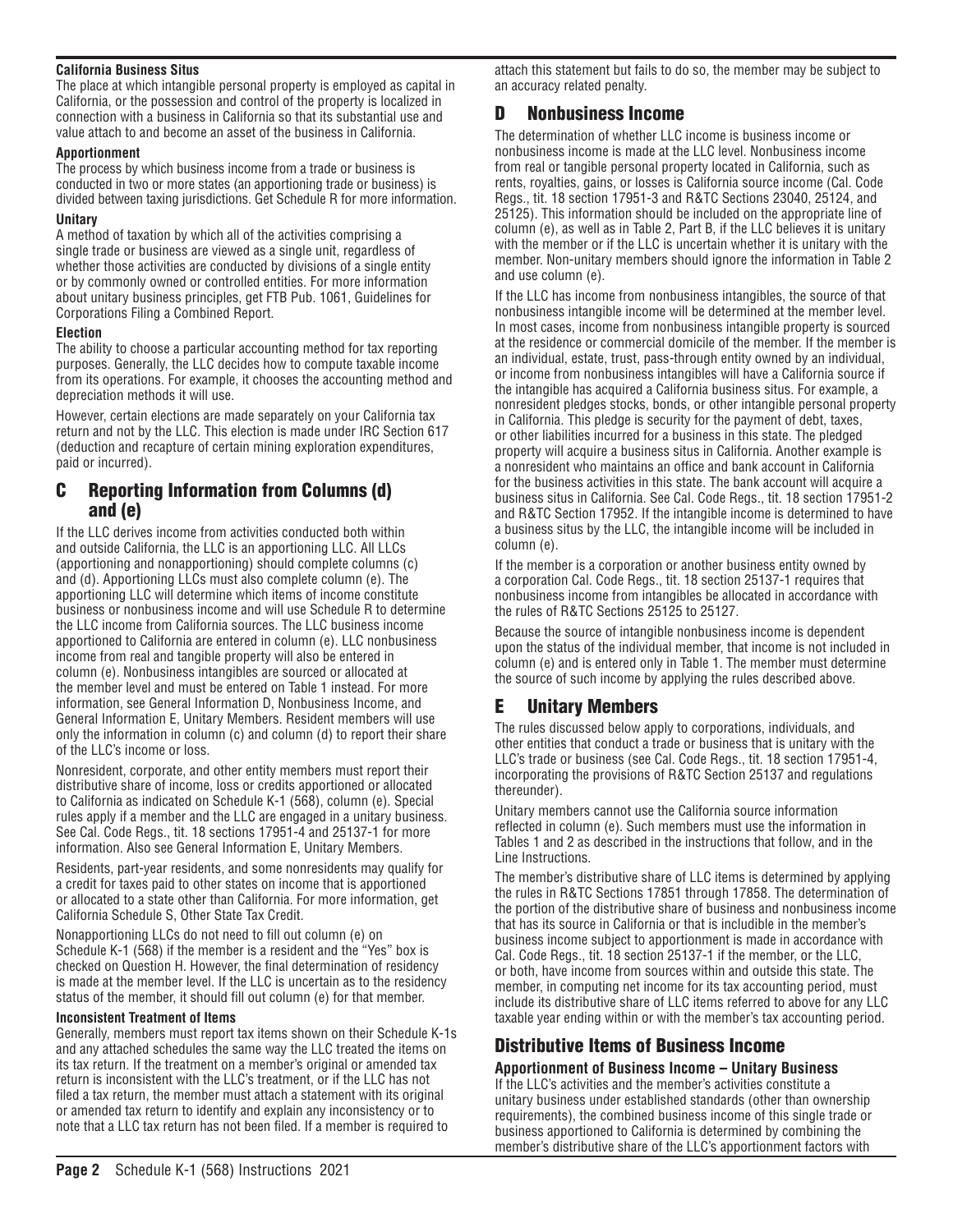the factors of the member for any LLC year ending within the member's tax accounting period. Combined business income is then apportioned by the sales factor. Use of a 3-factor formula depends upon whether combined gross business receipts (member's share of the LLC's gross business receipts plus the member's own gross business receipts) are more than 50% from agricultural, extractive, savings and loans, banking, or financial business activities. For more information, get Schedule R.

If you are a member that is unitary with the LLC, use Table 2 to compute your factors, applying the rules shown below (see Cal. Code Regs., tit. 18 sections 25129 to 25137 for examples). Members that are unitary with the LLC should perform the following steps:

- 1. Combine your distributive share of the LLC's business income with your own business income to determine total business income.
- 2. If using the single-sales factor formula, compute the sales factor by combining your share of the LLC's sales factor from Table 2, Part C, with your own sales factor as explained in these instructions. If using the 3-factor formula, compute property, payroll, and sales factors by combining your share of the LLC's factors from Table 2, Part C, with your own factors as explained in these instructions.
- 3. Apply the apportionment factor determined in Step 2 to the total business income determined in Step 1 to arrive at business income apportioned to this state.

#### **Unitary Member's Computation of the Sales Factor**

Compute the numerator and denominator of the sales factor in accordance with Cal. Code Regs., tit. 18 sections 25134 to 25136. Apply the following special rules:

- A. Include in the denominator of the sales factor your distributive share of the LLC's sales that give rise to business income. See Table 2, Part C.
- B. Include in the numerator of your sales factor the amount of such sales described in part A attributable to California.
- C. Eliminate intercompany sales as one of the following:
	- Sales by the member to the LLC to the extent of the member's interest in the LLC.
	- Sales by the LLC to the member not to exceed the member's interest in all LLC sales. See Cal. Code Regs., tit. 18 section 25137-1(f)(3).

#### **Unitary Member's Computation of Property Factor**

Use Schedule R to compute the numerator and the denominator of the property factor. Adjust factors in accordance with Cal. Code Regs., tit. 18 sections 25129, 25130, and 25131. Also apply the following special rules:

- A. Include in the denominator of your property factor your distributive share of the LLC's beginning and ending balances of real and tangible personal property owned (if rented, multiply net annual rents paid, by 8) and used during the tax accounting period in the regular course of business. See Table 2, Part C.
- B. Include in the numerator of your property factor the value of such property that is described in part A (above) that is located in California. See Table 2, Part C.
- C. See Cal. Code Regs., tit. 18 section 25137-1(f)(1)(B) for examples of how to avoid duplication of the value of property that is rented by the member to the LLC or vice versa.

#### **Unitary Member's Computation of Payroll Factor**

Use Schedule R to compute the numerator and the denominator of the payroll factor in accordance with Cal. Code Regs., tit. 18 sections 25132 and 25133. Apply the following special rules:

- A. Include in the denominator of your payroll factor your distributive share of the LLC's payroll used to produce business income. See Table 2, Part C.
- B. Include in the numerator any such payroll described in part A (above) that is applicable to California. See Table 2, Part C.

**Apportionment of Business Income – Nonunitary Business** If the apportioning trade or business conducted by a partner is not unitary with the apportioning trade or business of the partnership, the partnership apportions its business income separately, using

Schedules R, R-1, R-2, R-3, and R-4 only. The different items of business income as apportioned to CA are entered in column (e).

# Distributive Items of Nonbusiness Income for a Unitary Member

Income in Table 2, Part B, is from a California source under R&TC Sections 25124 and 25125. Unitary members must make certain to separately include such items from Tables 1 and 2 as California source income. Unitary members shall use Tables 1 and 2 to report nonbusiness income instead of Schedule K-1 (568), column (e).

# **Instructions**

# Questions and Items

The LLC completes the questions and items on each Schedule K-1 (568) for all its members. For more information, see the instructions for federal Schedule K-1 (Form 1065).

# Schedule K-1 (568)

**Important Note to Members:** If your Schedule K-1 (568) reports losses and/or deductions, you must first apply the basis, at-risk, and passive activity limitations before such losses/deductions can be deducted on your California tax return. See Instructions, Loss Limitations. Also, see IRC Section 705(a) for information on how to compute basis.

If your return is ever examined, you may be required to provide your computations and the supporting documents for your membership interest.

If you are an individual member, the amounts in column (c), California adjustments, and column (d), Total amounts using California law, that are from nonpassive activities must be reported on the appropriate California form or schedule; such as, Schedule D (540), California Capital Gain or Loss Adjustment, Schedule D-1, Sales of Business Property, Schedule CA (540), or Schedule CA (540NR).

Amounts in column (e), California source amounts and credits, that are from passive activities must be reported on form FTB 3801, Passive Activity Loss Limitations, form FTB 3801-CR, Passive Activity Credit Limitations, or form FTB 3802, Corporate Passive Activity Loss and Credit Limitations. Use the related worksheets to figure any passive loss limitations. If the LLC knows that you are a California resident, it may leave column (e) blank. California residents are subject to tax on their entire taxable income shown in column (d) (R&TC Section 17041).

If you are not an individual member, report the amounts as instructed on your California tax return.

If you have losses, deductions, credits, etc., from a prior year that were not deductible or usable because of certain limitations they may be taken into account in determining your net income, loss, etc., for this year. However, **do not** combine the prior-year amounts with any amounts shown on this Schedule K-1 (568) to get a net figure. Instead, report the amounts on an attached schedule, statement, or form on a year-by-year basis. Get the instructions for federal Schedule K-1 (Form 1065) for more information.

# Loss Limitations

The amounts shown on line 1 through line 3 of your Schedule K-1 (568) reflect your distributive share of income or loss from the LLC's business or rental operations. If you have losses from the LLC, there are three potential limitations imposed on losses before you may deduct them on your return. These limitations and the order in which they must be applied are:

- Basis limitations (IRC Section 704)
- At-risk limitations (IRC Section 465)
- Passive activity loss and credit limitations (IRC Section 469)

Each of these limitations is discussed separately in the following instructions.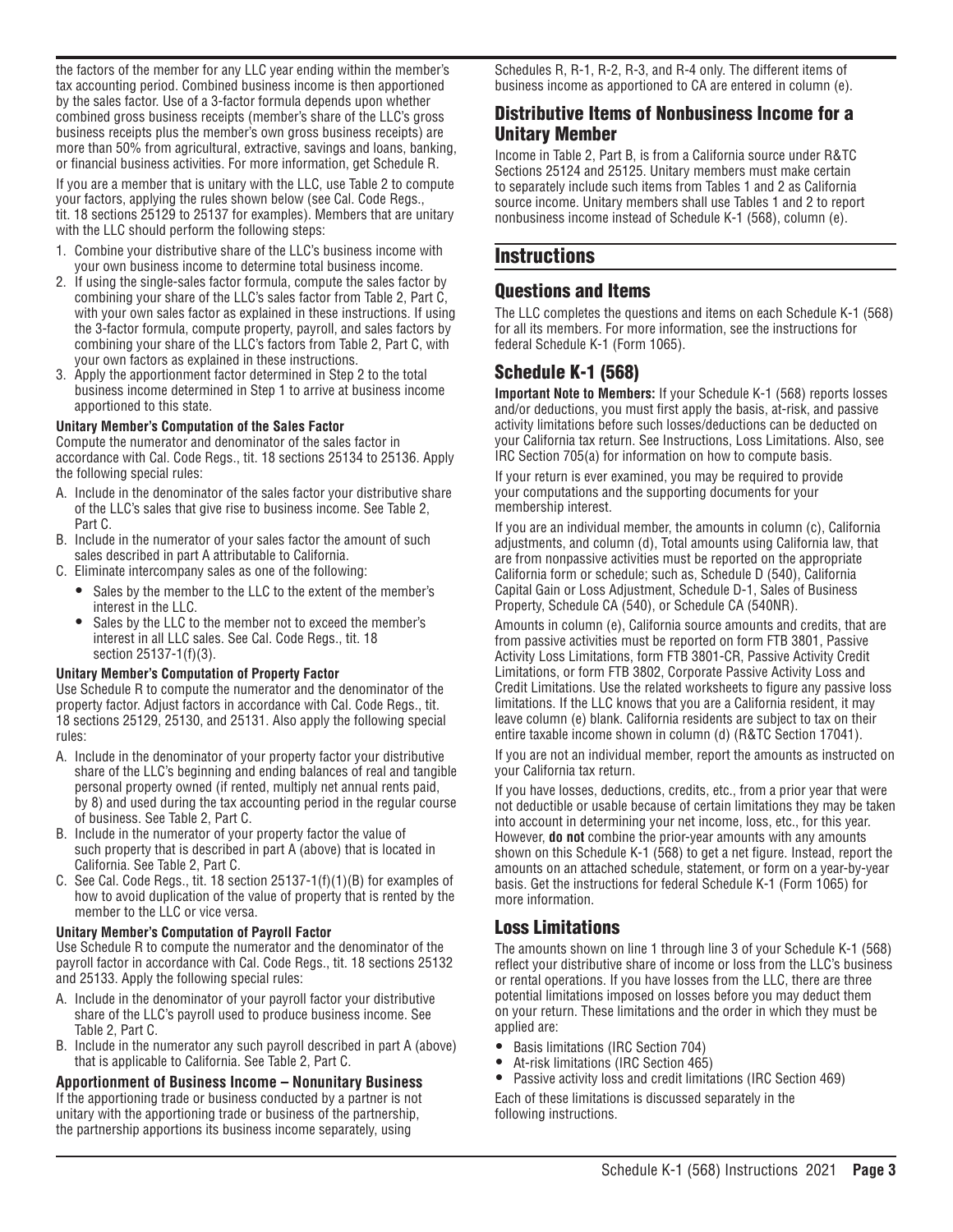Other limitations may apply to specific deductions such as the investment interest expense deduction. These limitations on specific deductions generally apply before the basis, at-risk, and passive loss limitations.

#### **Basis Rules**

Generally, California tax law conforms to federal tax law concerning basis limitation. You may not claim your share of an LLC loss (including a capital loss) that is greater than the adjusted basis of your LLC interest at the end of the LLC's taxable year.

The LLC is not responsible for keeping the information needed to compute the basis of your LLC interest. Although the LLC does provide you with an analysis of the changes to your capital account on your Schedule K-1 (568), Item K, that information is based on the LLC's books and records and should not be used to compute your basis.

You can compute the basis of your LLC interest by adding items that increase your basis and then subtracting items that decrease your basis.

Items that increase your basis may include the following:

- Money and the adjusted basis of property you contributed to the LLC.
- Your distributive share of the LLC's income.
- Your distributive share of the increase in the liabilities of the LLC (and/or your individual liabilities caused by your assumption of LLC liabilities).

Items that decrease your basis, but not below zero, may include the following:

- Money and the adjusted basis of property distributed to you.
- Your share of the LLC's losses.
- Your share of the decrease in the liabilities of the LLC (and/or your individual liabilities assumed by the LLC).

This is not a complete list of items and factors that determine basis. Get federal Publication 541, for a complete discussion of how to determine the basis of your LLC interest.

#### **At-Risk Rules**

The at-risk rules limit the amount of loss (including loss on disposition of assets) and other deductions (such as IRC Section 179) that you can claim to the amount you could actually lose in the activity.

If you have: (1) a loss or other deduction from an activity carried on as a trade or business or for the production of income by the LLC; and (2) amounts in the activity for which you are not at-risk, you will have to complete federal Form 6198, At-Risk Limitations, to figure the allowable loss to report on your return. Complete federal Form 6198 **using California amounts**.

Get the instructions for federal Schedule K-1 (Form 1065), At -Risk Limitations, and federal Publication 925, Passive Activity and At-Risk Rules, for more information.

### **Passive Activity Loss and Credit Rules**

IRC Section 469 limits the deduction of certain losses and credits. California law generally conforms to this federal provision. These rules apply to members who have a passive activity loss or credit for the taxable year.

For California purposes, passive loss limitations apply to individuals, estates, trusts (other than grantor trusts), closely held corporations, and S corporations.

Even though the passive loss rules do not apply to grantor trusts, partnerships, and LLCs, they do apply to the owners of these entities.

A passive activity is generally a trade or business activity in which the member does not materially participate or a rental real estate activity in which the member does not actively participate. An LLC may have more than one activity. Each member must apply the passive activity loss and credit limitations on an activity-by-activity basis.

Individuals, estates, trusts, and S corporations must complete form FTB 3801 to calculate the allowable passive losses and form FTB 3801-CR to calculate the allowable passive credits. Corporations must complete form FTB 3802.

The amounts reported on Schedule K-1 (568), line 1 and line 15f, are normally passive activity income (loss) or credits from the trade or business of the LLC if you are a member who did not materially participate in the trade or business activities of the LLC. The amounts reported on Schedule K-1 (568), line 2, line 3, line 15b, line 15c, and line 15d are from rental activities of the LLC and are passive activity income (loss) or credits to all members. There is an exception to this rule for losses incurred by qualified investors in qualified low-income housing projects. The LLC will identify any of these qualified amounts on an attachment for line 2.

The passive loss rules apply to the items attributable to each publicly traded partnership (PTP) that is not treated as a corporation under IRC Section 7704. Thus, members who do not materially participate in the operations of a PTP are allowed to deduct their share of the PTP's losses only to the extent of passive income from the same PTP or when the entire interest is sold (IRC Section 469(k)). See the instructions for form FTB 3801 and form FTB 3802 for rules to calculate and report income, gains, and losses from passive activities that you held through each PTP you owned during the taxable year.

Get the instructions for federal Schedule K-1 (Form 1065), Passive Activity Limitations, and federal Publication 925, for more information.

# Investment Partnership Income

If you are a nonresident individual, the amounts in column (e) will generally not be taxable by California (R&TC Section 17955). However, nonresident individuals will be taxed on their distributive share of California source income from an LLC that is an investment partnership if the income from the qualifying investment securities is interrelated with:

- Any other business activity of the nonresident member.<br>• Any other entity in which the nonresident member owns
- Any other entity in which the nonresident member owns an interest that is separate and distinct from the investment activity of the LLC and that is conducted in California.

If you are a corporate member, the amounts in column (e) will generally not be taxable in California provided the income from the LLC is the corporation's only California source income. However, if the corporation does either of the following:

- Participates in the management of the investment activities of the LLC or is engaged in a unitary business with another corporation or partnership that participates in the management of the investment activities of the LLC.
- Has income attributable to sources within California other than income from the investment partnership.

Then the corporation will be taxable on its distributive share of California source income of the LLC. See R&TC Section 23040.1 for more information.

# Line Instructions

Enter the difference between federal and California amounts from column (c) on Schedule CA (540) if you are a resident or on Schedule CA (540NR) if you are a nonresident or part-year resident. Also, if you are a nonresident or part-year resident, enter California source amounts from the Schedule K-1 (568), column (e), on your Schedule CA (540NR), column E.

**F(1) –** If this box is checked, the LLC is a PTP as defined in IRC Section 469(k)(2). Follow the instructions for form FTB 3801 or form FTB 3802 for reporting income, gains, and losses from PTPs.

**F(2) –** If this box is checked, the LLC qualifies as an investment partnership as defined in R&TC Sections 17955 and 23040.1. If you are a nonresident individual, the amounts in column (e) will generally not be taxable in California.

**I –** If you have contributed property with a built-in gain or loss during the tax year, the Limited Liability Company will check the "Yes" box and will attach a statement. For more information, get the instructions for the federal Schedule K-1 (Form 1065), Item M.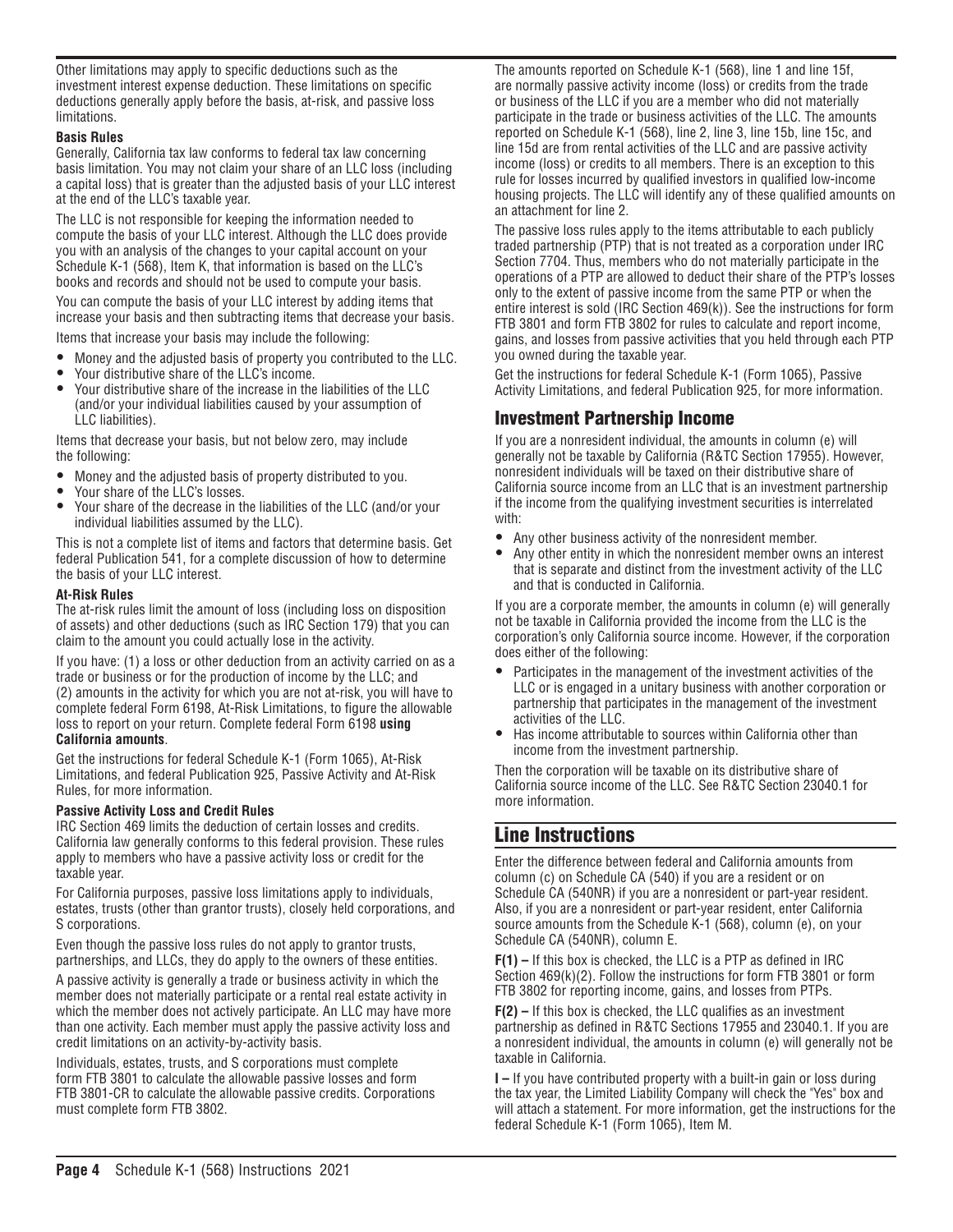**K –** Beginning in taxable year 2021, all LLCs must report members' capital accounts using the tax basis method on California Schedule K-1 (568). Current year net income/loss and other increases/decreases are now separately reported in columns (c) and (d), respectively. For more information on partner tax basis capital account, get the Partner's Instructions for federal Schedule K-1 (Form 1065).

#### **Nonresident and Part-Year Resident Members, get FTB Pub. 1100, Taxation of Nonresidents and Individuals Who Change Residency.**

Part-year resident members must consider their period of residency and nonresidency in the computation of total California income.

The line instructions below that instruct you to enter information from Schedule K-1 (568), column (d), on other forms, apply to resident members. When the instructions make reference to column (d), nonresident members should take information from columns (c), (d), and (e) and apply the information to the appropriate line relating to computation of total income and income from California sources.

# Income (Loss)

### **Line 1 – Ordinary Income (Loss) from Trade or Business Activities**

The amount reported on line 1, column (d), is your share of the ordinary income (loss) from the trade or business activities of the LLC. For individual members, where this amount is reported depends on whether or not this amount is a passive activity.

If, in addition to this passive activity income, you have a passive activity loss from this LLC or from any other source, report the income on form FTB 3801 or form FTB 3802. If a loss is reported on line 1, column (d), report the loss on the applicable line of form FTB 3801 or form FTB 3802 to determine how much of the loss is allowable.

If the LLC income is from activities both within and outside California, the amount nonresidents or corporate members must report on their California return is a function of the LLC's apportionment percentage and allocation of income. Reporting instructions are included in the information provided by the LLC. See Cal. Code Regs., tit. 18 sections 17951-4 and 25137-1 for more information. In addition, see General Information E, Unitary Members.

#### **Line 2 – Net Income (Loss) from Rental Real Estate Activities**

Generally, the income (loss) reported on line 2, column (d), is a passive activity amount to all members. However, the loss limitations of IRC Section 469 do not apply to qualified investors in qualified low-income housing projects. If applicable, the LLC will attach a schedule for line 2 to identify such amounts. If you have an amount on Schedule K-1 (568), line 2, column (c), report this amount on Schedule CA (540), Part I, Section B, line 5, or on Schedule CA (540NR), Part II, Section B, line 5, column B or column C, whichever is applicable.

Use the following instructions to determine where to enter the line 2 amount.

• If you have a loss on line 2, column (d) (other than a qualified low-income housing project loss), enter the loss on the applicable line of form FTB 3801 or form FTB 3802 to determine how much of the loss is allowable. Your share of the loss may be eligible for the special \$25,000 allowance for rental real estate losses. Get the instructions for form FTB 3801 or form FTB 3802 for more information.

Get the federal Schedule K-1 (Form 1065) Specific Instructions for box 2, item 1 and item 2, for more information.

Report any California adjustment amount from column (c) on Schedule CA (540 or 540NR) if you are a qualified investor reporting a qualified low-income housing project loss.

If you have only income on line 2, column (d), and no other passive losses, enter any California adjustment amount from column (c) on Schedule CA (540 or 540NR). However, if in addition to this passive activity income, you have a passive activity loss from this LLC or from any other source, report the line 2, column (d), income on the applicable line of form FTB 3801 or form FTB 3802.

**Line 3 – Net Income (Loss) from Other Rental Activities** The amount on line 3, column (d) is a passive activity amount for all members.

- If line 3, column (d) is a loss, report the loss on the applicable line of form FTB 3801 or form FTB 3802.
- If only income is reported on line 3, column (d), and you have no other passive losses, report the California adjustment from column (c) on Schedule CA (540 or 540NR). However, if in addition to this passive activity income, you have a passive activity loss from this LLC or from any other source, report the line 3 income on the applicable line of form FTB 3801 or form FTB 3802.

# **Line 4a through 4c – Guaranteed Payments for Services and Capital**

Amounts on these line are not normally part of a passive activity. If there is an amount on Schedule K-1 (568), line 4c, Total guaranteed payments, column (c), enter this amount on Schedule CA (540), Part I, line 8z, or on Schedule CA (540NR), Part II, line 8z, column B or column C, whichever is applicable. If this is a passive activity for the member, then the member must also complete the passive activity form. Use federal Form 8582, Passive Activity Loss Limitations, for federal purposes and form FTB 3801 for California purposes.

# **Line 5 through Line 11a – Portfolio Income**

Portfolio income (loss), referred to as "portfolio" income (loss) in these instructions, is generally not subject to the passive activity limitations of IRC Section 469. Portfolio income includes interest, dividend, royalty income and gain or loss on the sale of property held for investment. Generally, amounts reported on line 8, line 9, and line 11a, are gains or losses attributable to the disposition of property held for investment and are, therefore, classified as portfolio income (loss). However, if an amount reported on line 8, line 9, or line 11a, column (d), is a passive activity amount, the LLC should identify the amount.

### **Line 5 – Interest Income**

If you have an amount on Schedule K-1 (568), line 5, column (c), report this amount on Schedule CA (540), Part I, Section A, line 2, or on Schedule CA (540NR), Part II, Section A, line 2, column B or column C, whichever is applicable.

### **Line 6 – Dividends**

If you have an amount on Schedule K-1 (568), line 6, column (c), report this amount on Schedule CA (540), Part I, Section A, line 3, or on Schedule CA (540NR), Part II, Section A, line 3, column B or column C, whichever is applicable.

# **Line 7 – Royalties**

If you have an amount reported on Schedule K-1 (568), line 7, column (c), report this amount on Schedule CA (540), Part I, Section B, line 5, or on Schedule CA (540NR), Part II, Section B, line 5, column B or column C, whichever is applicable.

#### **Line 8 and Line 9 – Net Short-term and Net Long-term Capital Gain (Loss)**

If you have an amount on Schedule K-1 (568), line 8 or line 9, column (d), report this amount on Schedule D (540 or 540NR), line 2.

# **Line 10a and Line 10b – Total Gain and Total Loss under IRC Section 1231 (Other Than Due to Casualty or Theft)**

If the amounts on line 10a and line 10b relate to rental activity, the IRC Section 1231 gain (loss) is a passive activity amount. If the amounts on line 10a and line 10b relate to a trade or business activity and you are a limited partner, the IRC Section 1231 gain (loss) is a passive activity amount.

- If the amount is not a passive activity amount report it on Schedule D-1, line 2, column (g).
- If a gain is reported on line 10a, column (d), and it is a passive activity amount report the gain on Schedule D-1, line 2, column (g).
- If a loss is reported on line 10b, column (d), and it is a passive activity amount, get form FTB 3801 to determine if your loss is limited.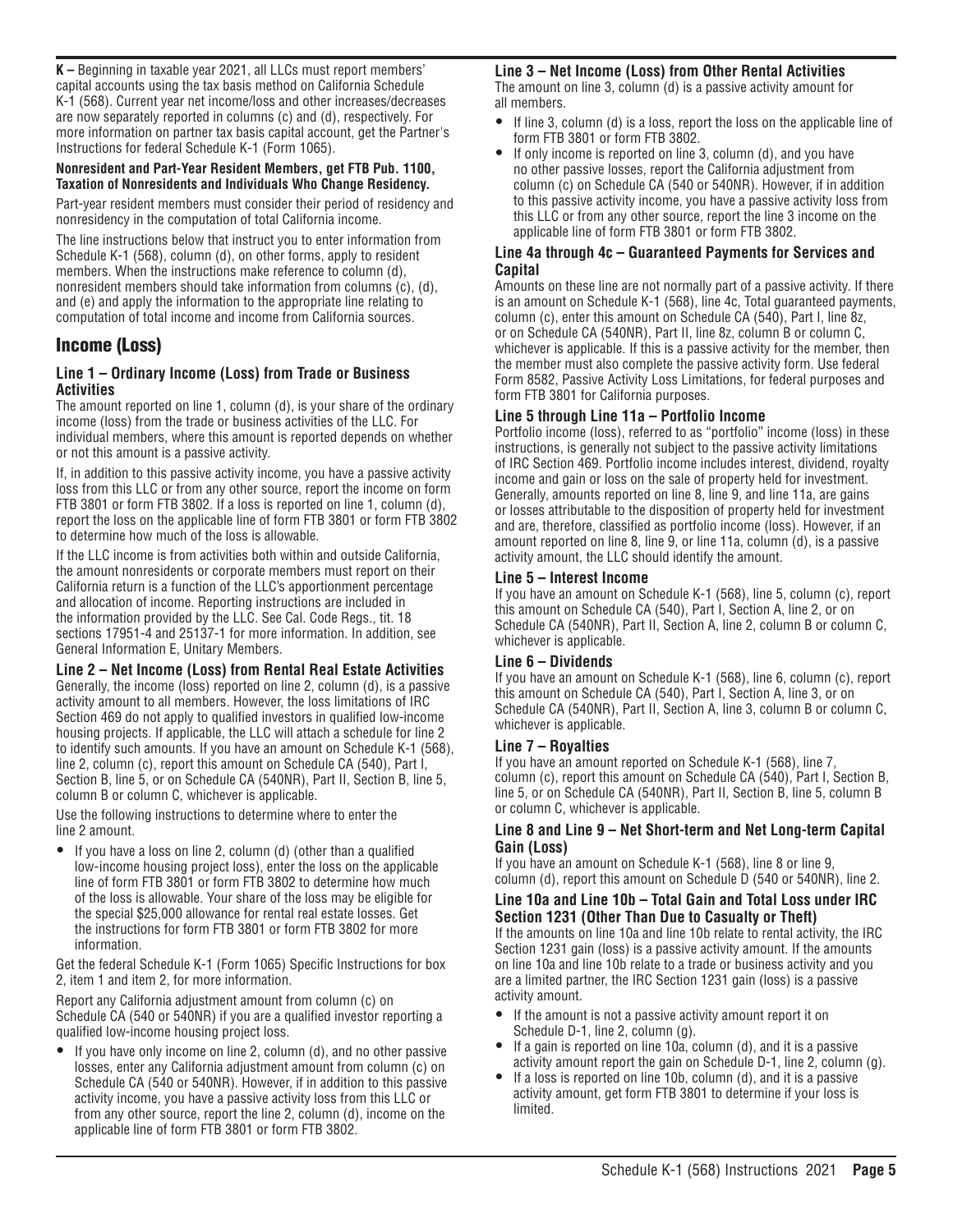# **Line 11a – Other Portfolio Income (Loss)**

The LLC uses line 11a, column (d), to report portfolio income other than interest, dividend, royalty, and capital gain (loss) income. The LLC should attach a schedule to Schedule K-1 (568) to tell you what kind of portfolio income is reported on line 11a, column (d). An example of portfolio income that could be reported on line 11a, column (d), is from a real estate mortgage investment conduit (REMIC) in which the LLC is a residual interest holder.

If the LLC has a residual interest in a REMIC, it will report your share of REMIC taxable income (net loss) on the schedule. Report the adjustment amount from column (c) on Schedule CA (540 or 540NR). The LLC will also report your share of "excess inclusion" and your share of IRC Section 212 expenses.

For taxable years beginning after December 31, 2017, and before January 1, 2026, the federal deduction for miscellaneous itemized deductions subject to the 2% floor is suspended. California does not conform. You may deduct these IRC Section 212 expenses as a miscellaneous deduction for California purposes.

#### **Line 11b and Line 11c – Total Other Income and Total Other Loss**

Amounts reported on these lines are other items of income (loss) not included on line 1 through line 11a. The LLC should give you a description for each of these items.

Use the following instructions to:

- Report income or gain (not losses) from passive activities.
- Report income, gain, or losses from all other passive activities.

If you have losses from passive activities, or a combination of income, gains, and losses from passive activities, you must first complete form FTB 3801 or form FTB 3802 to determine if any of your losses are limited by the passive loss rules. Use the instructions below to report passive income and losses after the passive loss limitations have been computed.

Line 11b and line 11c items may include:

- LLC gains from disposition of farm recapture property (get Schedule D-1) and other items to which IRC Section 1252 applies.
- Recoveries of bad debts, prior taxes, and delinquency amounts (IRC Section 111). Report the amounts from line 11b and line 11c, column (c), on Schedule CA (540), Part I, line 8z, or on Schedule CA (540NR), Part II, line 8z, column B or column C, whichever is applicable.
- Gains and losses from wagering (IRC Section 165(d)). Report the amounts from line 11b and line 11c, column (c), on Schedule CA (540), Part I, line 8z, or on Schedule CA (540NR), Part II, line 8z, column B or column C, whichever is applicable.
- Any income, gain, or loss to the LLC under IRC Section 751. Report this amount on Schedule D-1, line 10.
- Specially allocated ordinary gain or loss. Report this amount on Schedule D-1, line 10.
- Net gain or loss from involuntary conversions due to casualty or theft. The LLC will provide a schedule that shows the California amounts to be entered on federal Form 4684, Casualties and Thefts, Section B, Part II, line 34, column (b)(i), column (b)(ii), and column (c).
- Other income (loss) including involuntary conversions, IRC Section 1256 contracts & straddles, and mining exploration costs.

# **Deductions**

# **Line 12 – Expense Deduction for Recovery Property**

For California, the maximum amount of expense deduction for recovery property (IRC Section 179 deduction) that you can claim for all sources is \$25,000. The \$25,000 limit is reduced if the total cost of IRC Section 179 property placed in service during the year exceeds \$200,000.

California does not conform to the federal limitation amounts.

The LLC will provide information on your share of the IRC Section 179 deduction and of the cost of the LLC's IRC Section 179 property so that you can compute this limitation. Your IRC Section 179 deduction is also limited to your taxable income from all of your trades or businesses. Get form FTB 3885A, Depreciation and Amortization Adjustments, and get federal Publication 534, Depreciating Property Placed In Service Before 1987, and federal Publication 946, How to Depreciate Property, for more information.

If the IRC Section 179 deduction is a passive activity amount, report it on the applicable line of form FTB 3801. If it is not a passive activity amount and there is an amount on Schedule K-1 (568), line 12, column (c), enter this amount on Schedule CA (540), Part I, line 8z, or on Schedule CA (540NR), Part II, line 8z, column B or column C, whichever is applicable.

# **Line 13a – Charitable Contributions**

The LLC will provide a schedule that shows which contributions were subject to the 50%, 30%, and 20% limitations. See the instructions for federal Form 1040, U.S. Individual Income Tax Return or federal Form 1040-SR, U.S. Tax Return for Seniors, and federal Publication 526, Charitable Contributions, for more information.

For taxable years beginning after December 31, 2017, and before January 1, 2026, the 50% limitation under IRC Section 170(b) for cash contributions to public charities and certain private foundations is increased for federal purposes. California does not conform. The limitation for California is 50%.

California has not conformed to any of the provisions of the Katrina Emergency Relief Act of 2005.

If there is an amount on Schedule K-1 (568), line 13a, column (c), enter this amount on Schedule CA (540), Part II, line 11 and/or line 12, or on Schedule CA (540NR), Part III, line 11 and/or line 12.

### **Line 13b – Investment Interest Expense**

If the LLC paid or accrued interest debts it incurred to buy or hold investment property, the amount of interest you can deduct may be limited. For more information and the special provisions that apply to investment interest expense, get form FTB 3526, Investment Interest Expense Deduction, and federal Publication 550, Investment Income and Expenses.

Enter the amount from column (d) on form FTB 3526 along with your investment interest expense from any other sources. Form FTB 3526 will help you determine how much of your total investment interest is deductible.

# **Line 13c – IRC Section 59(e) Expenditures**

If you have an amount on Schedule K-1 (568), line 13c, get the instructions for the federal Schedule K-1 (Form 1065), box 13. The LLC should give you a description and the amount of your share for each item applicable to California in this category.

### **Line 13d – Deductions Related to Portfolio Income**

Amounts entered on this line are the deductions that are clearly and directly allocable to portfolio income (other than investment interest expense and expenses from a REMIC). If you have an amount on Schedule K-1 (568), line 13d, column (c), enter this amount on Schedule CA (540), Part II, line 21 or on Schedule CA (540NR), Part III, line 21. If any of the line 13d amounts should not be reported on Schedule CA (540 or 540NR), the LLC should identify these amounts.

### **Line 13e – Other Deductions**

Amounts on this line are deductions not included on lines 12, 13a through 13d. If there is an amount on Schedule K-1 (568), line 13e, column (c), enter this amount on the applicable line of Schedule CA (540 or 540NR).

Get the instructions for federal Schedule K-1 (Form 1065), box 13, for examples of other deductions. Also get FTB Pub. 1001, for differences between federal and state tax law for certain deductions.

#### **Line 14**

The information reported in box 14 of the federal Schedule K-1 (Form 1065), does not apply to California and therefore there is no line 14.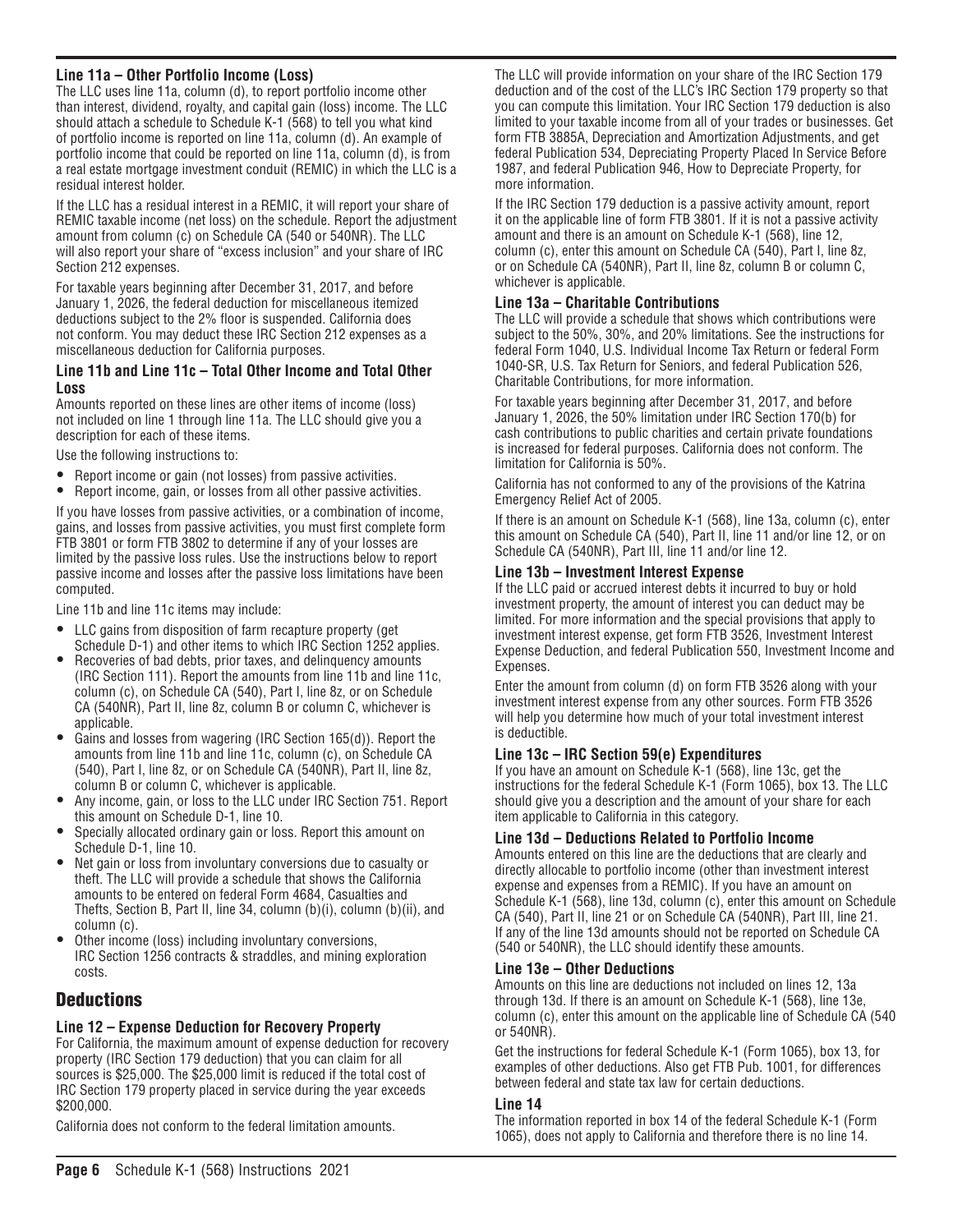# **Credits**

If you have credits that are passive activity credits, complete form FTB 3801-CR (corporations use form FTB 3802), in addition to the credit forms referenced. Get the instructions for form FTB 3801-CR (or form FTB 3802) for more information.

# **Line 15a – Total Withholding**

Total withholding is the sum of your distributive share of withholding on payments to the LLC by another entity, (allocated to all members according to their respective LLC interests), taxes withheld on you by the LLC, or backup withholding on you as a domestic or foreign nonresident member. If taxes were allocated to you or withheld on you by the LLC, the LLC must provide a completed Form 592, Resident and Nonresident Withholding Statement. Attach Form 592-B, Resident and Nonresident Withholding Tax Statement to the front of your California return to claim the amount withheld.

Schedule K-1 (568) may not be used to claim the withholding credit. If the LLC is not on a calendar year, the amount on line 15a may not match the amount on Form 592-B because of the difference in accounting periods. Claim the amount shown on Form 592-B on one of the following:

- Form 540, California Resident Income Tax Return, line 73.
- Form 540NR, California Nonresident or Part-year Resident Income Tax Return, line 83.
- Form 541, California Fiduciary Income Tax Return, line 31.
- Form 109, California Exempt Organization Business Income Tax Return, line 17.
- Form 100, California Corporation Franchise or Income Tax Return, line 33.
- Form 100S, California S Corporation Franchise or Income Tax Return, line 33.

Get FTB Pub. 1017, Resident and Nonresident Withholding Guidelines, for more information.

# **Line 15b – Low-Income Housing Credit**

The farmworker housing credit has been consolidated into the low-income housing tax credit. For more information, get form FTB 3521, Low-Income Housing Credit.

Any allowable credit is entered on form FTB 3521. However, the passive activity credit limitations of IRC Section 469 may limit the amount of credit. Credits from passive activities are generally limited to tax attributable to passive activities.

You cannot claim the low-income housing credit on any qualified low-income housing project for which any person was allowed any benefit under Section 502 of the Tax Reform Act of 1986.

#### **Line 15c – Other Credits Related to Rental Real Estate Activities**

The information you need to compute credits related to rental real estate activities other than the low-income housing credit is provided with an attached schedule. These credits may be limited due to passive activity limitation rules.

### **Line 15d – Credits Related to Other Rental Activities**

Any information you need to compute credits related to rental activities other than rental real estate activities is provided on this line with an attached schedule. These credits may be limited due to passive activity limitation rules.

#### **Line 15e – Nonconsenting Nonresident Member's Tax Paid by LLC**

This line shows any income tax paid on your behalf by the LLC if, as a nonresident member, you did not sign form FTB 3832, Limited Liability Company Nonresident Members' Consent, consenting to California's jurisdiction to tax your distributive share of the LLC income attributable to California sources.

This line also shows any income tax paid on behalf of your LLC by another LLC of which your LLC is a member. This applies if form FTB 3832 is not signed on behalf of your LLC. This means that your LLC is not consenting to California's jurisdiction to tax your LLC's distributive share of another LLC's income attributable to California sources.

You must attach a copy of Schedule K-1 (568) to your California tax return to claim the tax paid by the LLC on your behalf. The LLC's return must be filed before an individual member's account can be credited.

For taxable years beginning on or after January 1, 2005, the tax may be reduced by the amount of tax previously withheld and paid by the LLC with respect to each nonconsenting, nonresident member.

If there was income tax paid on behalf of your LLC, you must attach a copy of the following to your California tax return to claim your share of the tax paid by another LLC on behalf of your LLC:

- The Schedule K-1 (568) issued to your LLC by another LLC.
- The Schedule K-1 (568) issued by your LLC.

# **Line 15f – Other Credits**

This line is used to report information you need to compute pass-through credits and other items that are not includable on line 15a through line 15d but are related to the trade or business activity. The LLC should provide a schedule and/or statement explaining any items.

Credits that may be reported on line 15f (depending on the type of activity they relate to) include:

- California Competes Tax Credit. Get form FTB 3531.
- California Motion Picture and Television Production Credit. Get form FTB 3541.
- College Access Tax Credit. Get form FTB 3592.
- Disabled Access Credit for Eligible Small Businesses. Get form FTB 3548.
- Donated Agricultural Products Transportation Credit. Get form FTB 3547.
- Enhanced Oil Recovery Credit. Get form FTB 3546.
- Main Street Small Business Tax Credit II. Get form FTB 3866.
- Natural Heritage Preservation Credit. Get form FTB 3503.
- New California Motion Picture and Television Production Credit. Get form FTB 3541.
- New Donated Fresh Fruits or Vegetables Credit. Get form FTB 3814.
- New Employment Credit. Get form FTB 3554.<br>• Pass-Through Entity Elective Tax Credit. The L
- Pass-Through Entity Elective Tax Credit. The Pass-Through Entity Elective Tax Credit is not a pass-through item, but should still be reported on Schedule K-1 (568), line 15f and attached schedule. Get form FTB 3804-CR.
- Prison Inmate Labor Credit. Get form FTB 3507.
- Program 3.0 California Motion Picture and Television Production Credit. Get form FTB 3541.
- Research Credit. Get form FTB 3523.

The passive activity limitations of IRC Section 469 may limit the amount of credits on line 15b, line 15c, line 15d, and line 15f. Line 15b, line 15c, and line 15d credits are related to the rental activities of the LLC. Line 15f credits are related to the trade or business activities of the LLC. In general, passive activity credits from passive activities are limited to tax attributable to passive activities for California purposes (R&TC Section 17561). Credits that may be limited under the passive activity credit rules include the following:

- Research credit<br>• Low-income hour
- Low-income housing credit

You may be able to use the low-income housing credit, and other credits generated from rental activities, against tax on other income. Get form FTB 3801-CR for more information.

The LLC can include on line 15f your distributive share of net income taxes paid to other states by the LLC. Subject to the limitations of R&TC Section 18006, members may claim a credit against their individual tax for net income taxes paid by the LLC to another state. The amount of tax paid is required to be supported by a copy of the return filed with the other state and evidence of the payment of the tax. Get California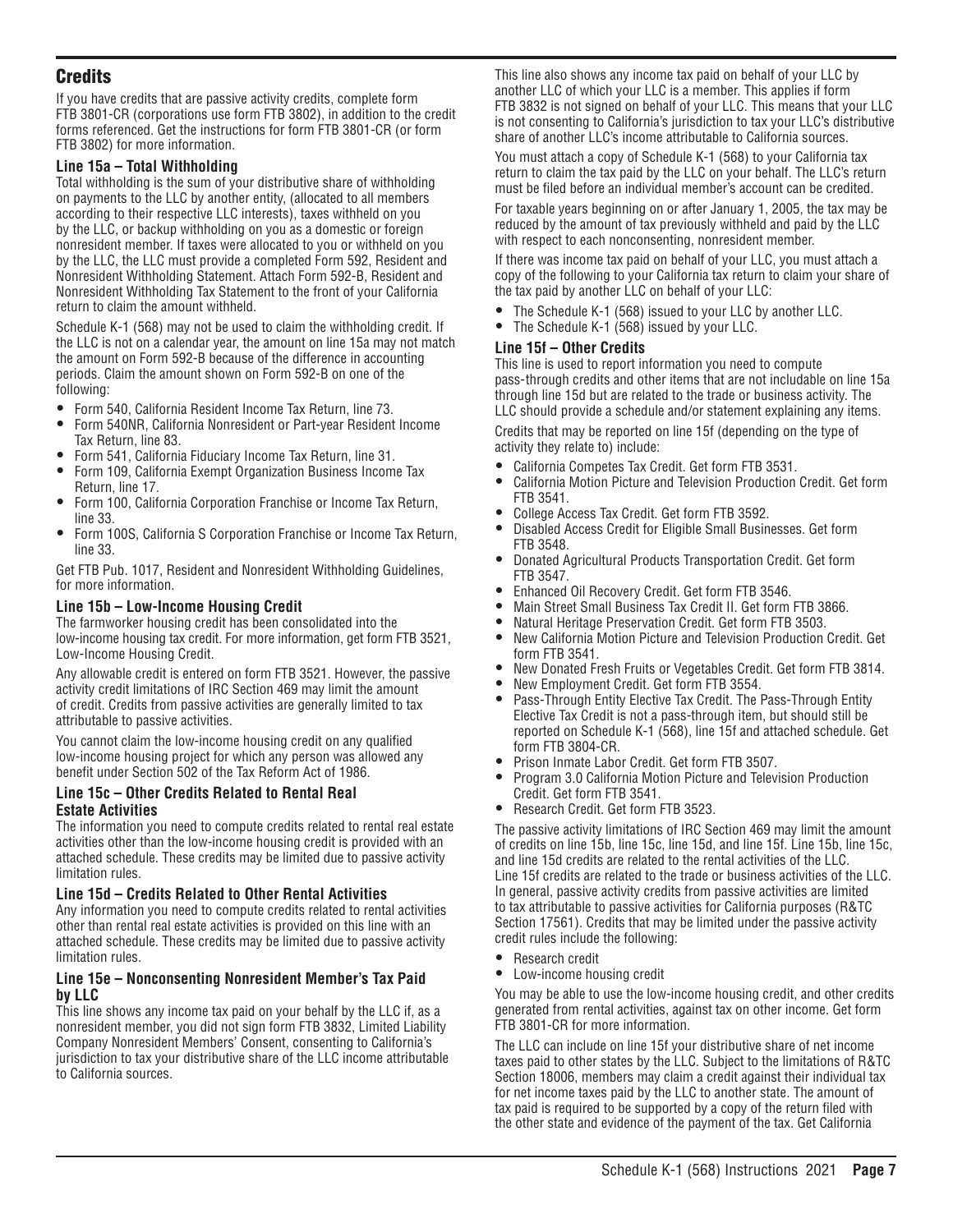### Schedule S for more information.

# **Line 16**

The information reported in box 16 of the federal Schedule K-1 (Form 1065), does not apply to California and therefore there is no line 16.

# Alternative Minimum Tax (AMT) Items

# **Line 17a through Line 17f, column (d)**

Use the information reported on line 17a through line 17f, column (d) as well as your adjustments and tax preference items from other sources to complete Schedule P (100, 100W, 540, 540NR, or 541), Alternative Minimum Tax and Credit Limitations. For more information, get the instructions for federal Schedule K-1 (Form 1065), box 17, Alternative minimum tax (AMT) items.

# Tax-Exempt Income and Nondeductible Expenses

### **Line 18a through Line 18c – Tax-exempt Income and Nondeductible Expenses**

Get the instructions for federal Schedule K-1 (Form 1065), box 18. The LLC should give you a description and the amount of your share for each item applicable to California in this category.

# **Distributions**

# **Line 19a and Line 19b – Distributions**

Get the instructions for federal Schedule K-1 (Form 1065), box 19.

# Other Information

### **Line 20a and Line 20b – Investment Income and Investment Expenses**

If the LLC paid or accrued interest on debts it incurred to buy or hold investment property, the amount of interest you can deduct may be limited.

For more information and the special provisions that apply to investment interest expense, get form FTB 3526, and federal Publication 550.

Use the column (d) amounts to determine the amount to enter on form FTB 3526, line 1.

The amounts shown include only investment income and expenses included on lines 5, 6, 7, 11a, and 13d of this Schedule K-1 (568). The LLC should attach a schedule that shows the amount of any investment income and expenses included in any other lines of this Schedule K-1 (568). Use these amounts, if any, to adjust line 20a and line 20b to determine your total investment income and total investment expenses from this LLC.

Combine these totals with investment income and expenses from all other sources to determine the amount to enter on form FTB 3526, line 1.

### **Line 20c – Other Information**

For credit recaptures attach a schedule including credit recapture names and amounts.

The LLC will provide supplemental information required to be reported to you on this line. If the LLC is claiming tax benefits from an EZ, LAMBRA, MEA, or TTA, it will give you the business income, and business capital gains and losses, apportioned to the EZ, LAMBRA, MEA, or TTA, on this line. Get form FTB 3805Z, FTB 3807, FTB 3808, or FTB 3809 to claim any applicable credit.

The LLC may have provided a schedule with amounts showing your proportionate interest in the LLC's aggregate gross receipts, less returns and allowances. A qualified taxpayer may exclude income, positive and negative adjustments, and preference items attributable to any trade or business from alternative minimum taxable income. A "qualified taxpayer" is defined as an individual, estate, or trust that meets both of

the following:

- Is the owner of, or has an ownership interest in a trade or business.
- Has aggregate gross receipts, less returns and allowances, of less than \$1,000,000 during the taxable year from all trades or businesses in which the taxpayer is an owner or has an ownership interest. In the case of an ownership interest, you should include only your proportional share of aggregate gross receipts of any trade or business from a partnership, LLC, S corporation, regulated investment company (RIC), real estate investment trust (REIT), or REMIC.

You need to add your share of the aggregate gross receipts from this LLC to your aggregate gross receipts from all other trades or businesses in which you hold an interest to determine if you are a qualified taxpayer.

For purposes of R&TC Section 17062(b)(4), "aggregate gross receipts, less returns and allowances" means the sum of the following:

- The gross receipts of the trades or businesses which the taxpayer owns.
- The proportionate interest of the gross receipts of the trades or businesses which the taxpayer owns.
- The proportionate interest of pass-through entities gross receipts in which the taxpayer holds an interest.

**Gross Receipts –** R&TC Section 25120 was amended to add the definition of gross receipts. "Gross receipts" means the gross amounts realized (the sum of money and the fair market value of other property or services received) on:

- The sale or exchange of property,
- The performance of services, or<br>• The use of property or capital (in
- The use of property or capital (including rents, royalties, interest, and dividends) in a transaction that produces business income, in which the income, gain, or loss is recognized (or would be recognized if the transaction were in the United States) under the IRC.

Amounts realized on the sale or exchange of property shall not be reduced by the cost of goods sold or the basis of property sold.

For a complete definition of "gross receipts", refer to R&TC Section 25120(f) or go to **ftb.ca.gov** and search for **25120**.

For purposes of this section "pass-through entity" means a partnership (as defined by R&TC Section 17008), an S corporation, a RIC, a REIT, and a REMIC. See R&TC Section 17062 for more information.

Get FTB Pub. 1001, for a listing of items of nonconformity for individuals.

The pro-rata share of gain or loss on property subject to the IRC Section 179 expense deduction recapture should be reported on Schedule K-1 (568) as other information. Follow the instructions on the federal Form 4797 and federal Schedule K-1 (Form 1065) for the reporting requirements.

### **Line 21 – More than one activity for at-risk purposes**

When the partnership has more than one activity for at-risk purposes, it will check this box and attach a statement. For more information, get the instructions for federal Schedule K-1 (Form 1065), line 22.

### **Line 22 – More than one activity for passive activity purposes**

When the partnership has more than one activity for passive activity purposes, it will check this box and attach a statement. For more information, get the instructions for federal Schedule K-1 (Form 1065), line 23.

# Other Member Information

#### **Table 1 – Member's Share of Nonbusiness Income from Intangibles (source of income is dependent on residence or commercial domicile of the member)**

The income data contained in Table 1 is not reflected in column (e) of Schedule K-1 (568) because the source of such income must be determined at the member level. The member must make a determination whether the nonbusiness intangible income is from a California source. For more information, see General Information D,